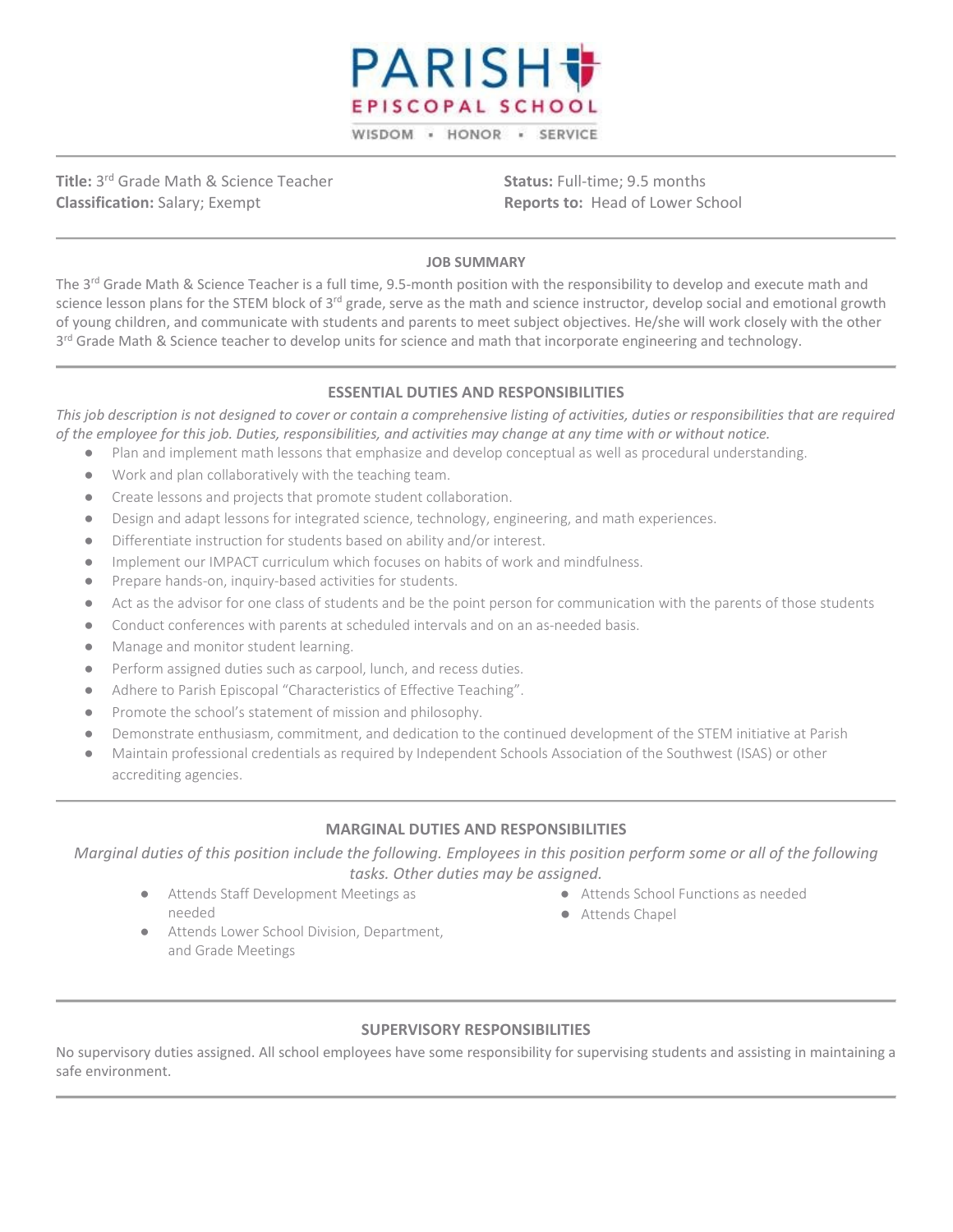## **Education and Experience:**

- A Bachelor's degree is required
- 3-5 years teaching experience

### **Job Knowledge, Skills, and Abilities:**

- Familiarity with the engineering and design process, project-based learning, technology integration, and guided math/math workshop
- Experience working with a wide range of learning styles in an academic setting
- Computer proficiency, including MS Word, MS Excel, collaboration software and Google Suite
- Ability to use basic office equipment
- Creative, energetic, and innovative spirit
- Ability to work both independently and with supervision
- Self-motivated and be willing to participate in ongoing professional development and independent learning to meet the necessary demands of the position
- Excellent communication and organizational skills
- Discretion and mature judgment in handling sensitive and confidential information
- Adept at problem-solving, including being able to identify issues and resolve problems in a timely manner
- Dependable, able to follow instructions, respond to management direction, and improve performance through management feedback
- Demonstrate initiative and facilitative skills
- Contribute positively to employee moral; maintain a positive, pleasant demeanor to all constituencies
- Exceptional oral and written communication skills
- Flexibility in a dynamic environment
- Well organized and able to manage details efficiently
- High energy level paired with an accompanying sense of urgency
- An accessible and approachable people person with a good sense of humor
- Self-confident and secure in one's achievements without seeking or requiring recognition
- Responds well to criticism and deals successfully with challenging people and circumstances

# **WORKING ENVIRONMENT | PHYSICAL AND MENTAL REQUIREMENTS**

*These are the physical and mental requirements of the position as it is typically performed. Inability to meet one or more of these requirements will not automatically disqualify a candidate or employees from the position. Upon request for a reasonable accommodation, the School may be able to adjust or excuse one or more of these requirements, depending upon the requirement, the essential function to which it relates, and the proposed accommodation*.

| <b>Working Environment:</b>                                                                                                                                                                                                                                                                                                                                                                                                              | $\Box$ Extreme Cold                                                                                                                                                                                                                                                                                                                                       | ⊠Midway Campus is 350,000                                                                                                                                                                                                                                                                                                                                                                  |
|------------------------------------------------------------------------------------------------------------------------------------------------------------------------------------------------------------------------------------------------------------------------------------------------------------------------------------------------------------------------------------------------------------------------------------------|-----------------------------------------------------------------------------------------------------------------------------------------------------------------------------------------------------------------------------------------------------------------------------------------------------------------------------------------------------------|--------------------------------------------------------------------------------------------------------------------------------------------------------------------------------------------------------------------------------------------------------------------------------------------------------------------------------------------------------------------------------------------|
| $\Box$ Office Environment                                                                                                                                                                                                                                                                                                                                                                                                                | $\boxtimes$ Noise                                                                                                                                                                                                                                                                                                                                         | square feet, 50 acres                                                                                                                                                                                                                                                                                                                                                                      |
| $\boxtimes$ Classroom Environment<br>$\boxtimes$ Works Primarily with Students<br>$\Box$ Works Primarily with Adults;<br>Some Exposure to Students<br>$\Box$ Travel - Light<br>$\Box$ Travel - Heavy<br>$\boxtimes$ Evening and/or Weekend<br>Commitment - Light<br>$\Box$ Evening and/or Weekend<br>Commitment - Heavy<br>$\boxtimes$ Inside<br>$\Box$ Outside<br>⊠ Works with Others<br>$\boxtimes$ Works Alone<br>$\Box$ Extreme Heat | <b>Physical Requirements:</b><br>$\boxtimes$ Seeing<br>⊠Color Perception<br>$\boxtimes$ Hearing<br>⊠Clear Speech<br>$\boxtimes$ Touching (Hand and Finger<br>Dexterity)<br>⊠Sitting<br>⊠Fine Finger Manipulation in Use<br>of Computer<br>$\boxtimes$ Standing<br>⊠Ability to Move Distances<br>$\Box$ Hillcrest Campus includes 5<br>buildings, 10 acres | $\Box$ Driving<br>$\Box$ Climbing<br>$\Box$ Balancing<br>$\Box$ Kneeling<br>$\Box$ Crawling<br>$\Box$ Reaching<br>$\Box$ Twisting or Bending at Waist<br>$\boxtimes$ Pushing or Pulling<br>$\boxtimes$ Lifting 0 - 20 pounds<br>$\Box$ Lifting 0 - 40 pounds<br>$\Box$ Lifting 0 – 75 pounds<br>□ Carrying 0 - 20 pounds<br>$\Box$ Carrying 0 – 40 pounds<br>$\Box$ Carrying 0 - 75 pounds |